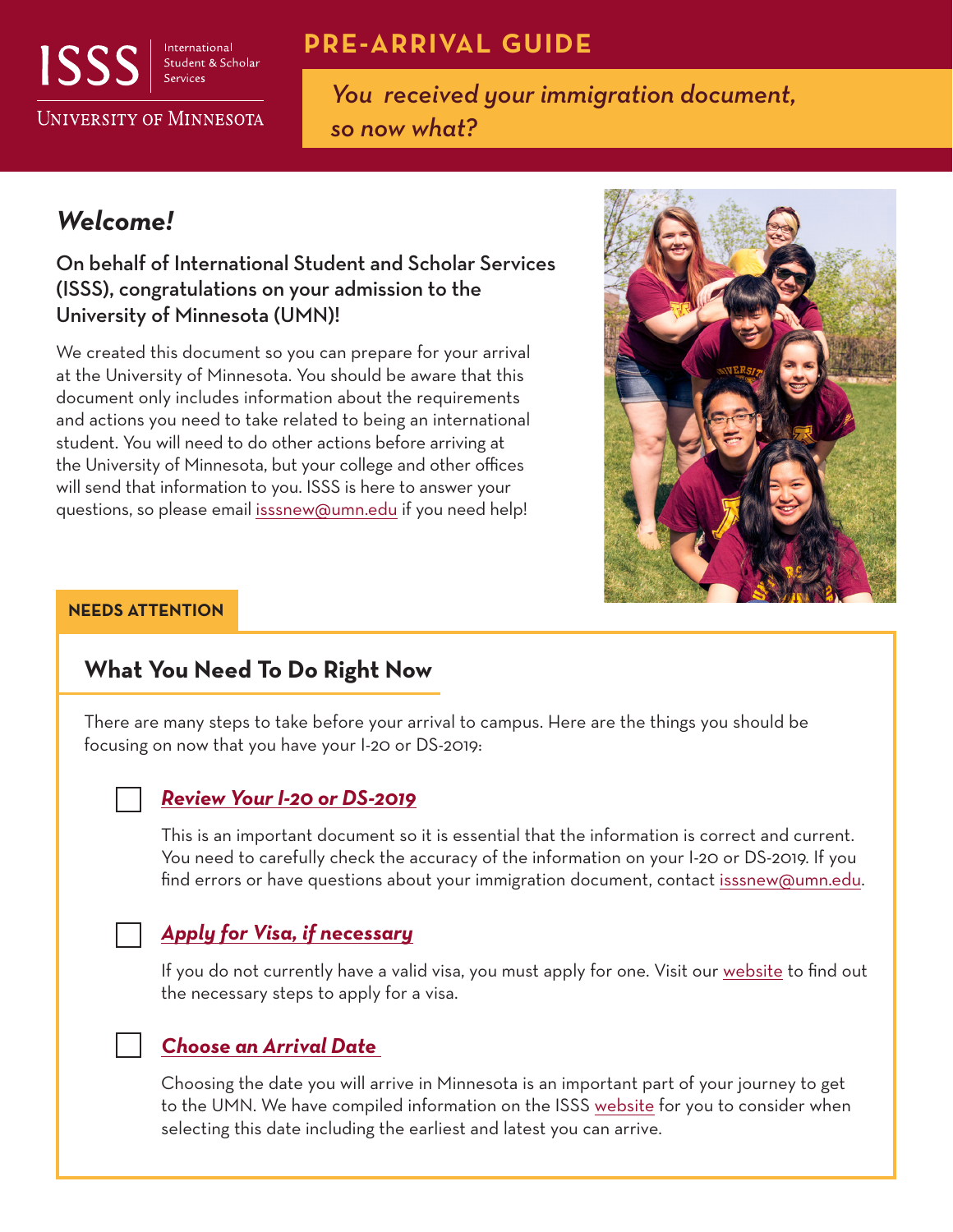

## **Before You Arrive**

You will also need to complete the following items before your arrival to the UMN. We recommend completing the required International Student Preparation Course first, as the course will have more details about the topics you will need to know as you prepare for your arrival.

## **REQUIRED:** *[Complete the International Student Preparation Course](https://isss.umn.edu/new-students/requirements/iprep)*

International Student and Scholar Services developed this course specifically for new international students. Former international students have shared how difficult it is to remember all of the new information they received at the start of the semester. This course is an overview of all of the information you will need as you start your journey to the UMN. You are required to complete this course before you can register for classes.

## *Research Your Housing Options*

It is recommended that you start exploring your housing options prior to your arrival at the UMN. There are many considerations when planning housing. If you plan to live on campus, you will need to know the deadline to sign up, as it may be difficult or impossible to make a reservation later. If you plan to live off campus, you need to understand your legal responsibilities and what housing is available. This is not an extensive list; review our [website a](https://isss.umn.edu/new-students/prepare/housing)nd the required International Student Preparation Course for more information.

## *Learn About Health Insurance & Health Services*

The healthcare system and insurance in the USA is likely different from the healthcare in your country. We work closely with Boynton Health Services (the University of Minnesota's on-campus healthcare provider) to support international students with their health concerns. You can find more information on ou[r website,](https://isss.umn.edu/new-students/living-mn/health-and-insurance) [Boynton Health's website,](https://boynton.umn.edu/patient-focus/international-students) and in the required International Student Preparation Course.